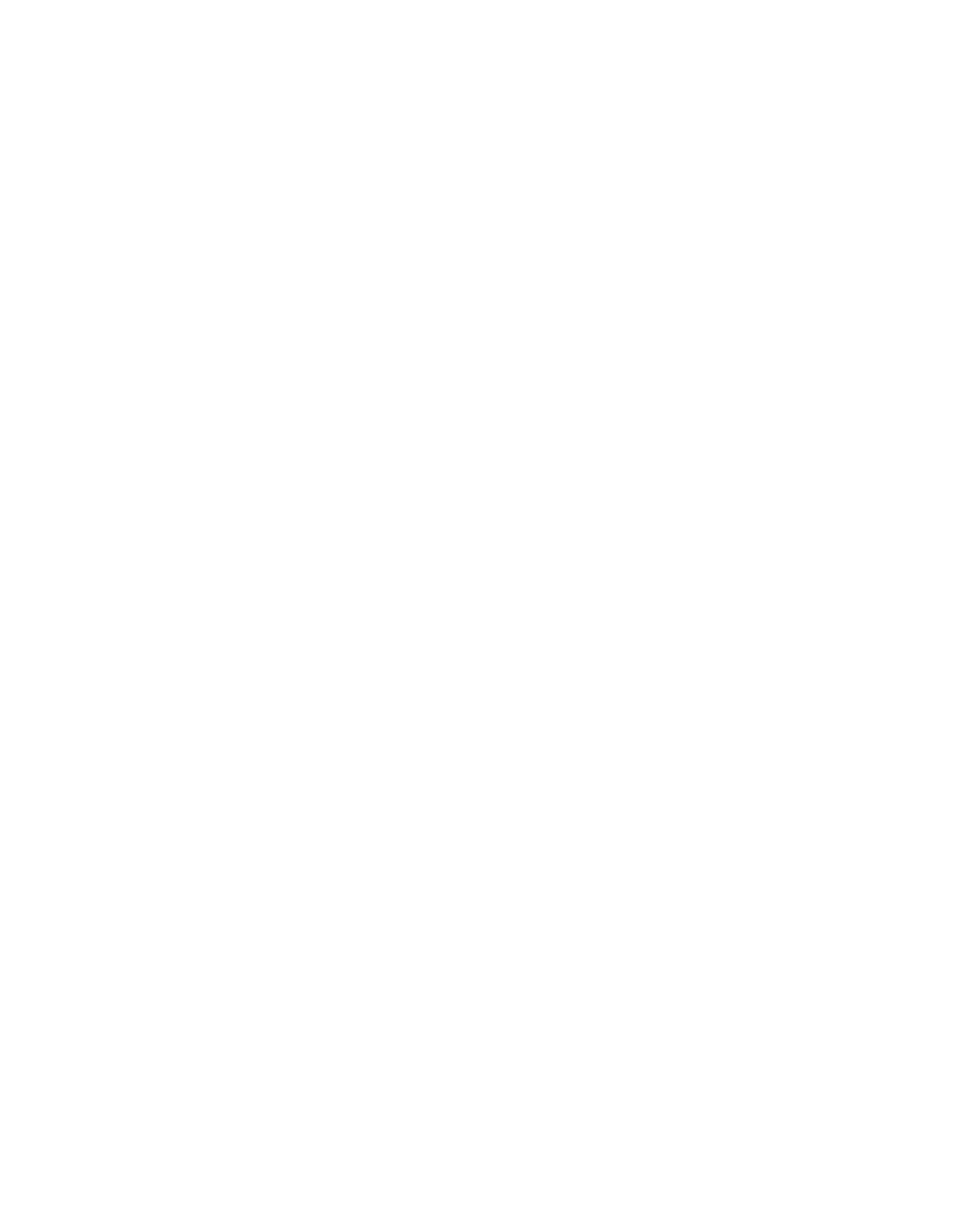## **WISCONSIN BRAILLE**

8, wis, britis, britis, britis, britis, britis, britis, britis, britis, britis, britis, britis, britis, britis<br>8, wis, britis, britis, britis, britis, britis, britis, britis, britis, britis, britis, britis, britis, britis

**Volume 21, Issue 3 Fall 2020**

October, 2020

Dear teachers and parents of the visually impaired and school librarians,

Now in our 21 $^{\rm st}$  year as an organization dedicated to promoting braille literacy for blind children, Wisconsin Braille Inc. is very pleased to offer another new selection of **free** braille books, financially supported by the Glen Stacey Fund. Once again, this year's collection was well researched and includes recommended children's books not already available in braille [after checking the databases at American Printing House for the Blind (www.aph.org) and the National Library Service (www.loc.gov/nls)].

The book selection committee is very excited to offer this particular collection of 14 books. Through both prose and poetry, it offers books that are fanciful and fun to read as well as a book about the anatomy of the eye. Are you interested in print/braille books with delightful content which also teach early concepts and promote positive self-concept…or in books that represent other cultures …or in a book that deals with the first-day-ofschool jitters? If so, you will find books in this collection to match your interests. Additionally, we are especially pleased to include Lily McDot, a book written by Ron Tackett, a Wisconsin teacher of the visually impaired and O&M instructor.

While this project is supported by Glen Stacey funds, none of these funds are used by Wisconsin Braille for its day-to-day operations. We rely on our membership dues to support our other activities, including a newsletter and a website. If you appreciate receiving these free books, we would urge you to become a member of Wisconsin Braille Inc. Annual dues are only \$10 for a regular membership or \$30 for a sustaining membership. A membership form is attached or may be found on our website: www.wisbrl.org. Wisconsin Braille does not sell its membership list to any other organization. For your convenience, it is now possible to pay dues or make a donation using PayPal, now loaded on our website.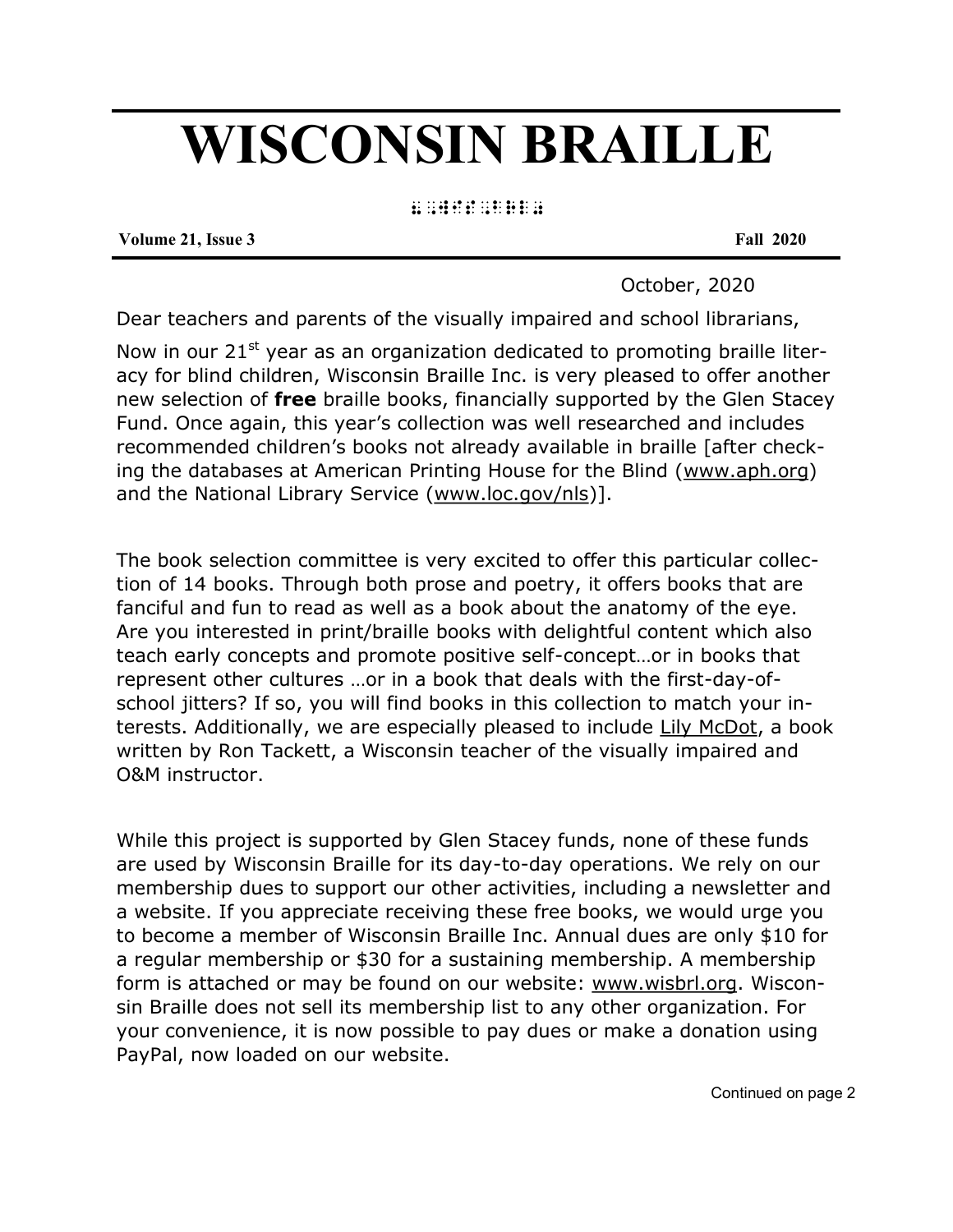One decided advantage of becoming a member of Wisconsin Braille Inc. is that you may order additional free books from our composite listings. A composite listing of UEB books has been posted and updated this fall to our website (www.wisbrl.org) in addition to a listing of books previously produced in EBAE.



## **OUR OFFERINGS FOR YOU THIS YEAR ARE**

**Accordionly: Abuelo & Opa Make Music** by Michael Genhart PhD (Finalist in the International Latino Book Awards)

When both grandpas, Abuelo and Opa, visit at the same time, they can't understand each other's language and there is a lot of silence. The grandson's clever thinking helps find a way for everyone to share the day together as two cultures become one family. This unique book includes a bonus fold-out and a note from the author sharing the true story of his own family. Ages 4-8; **Print/braille**

**Eliza: The Story of Elizabeth Schuyler Hamilton** by Margaret McNamara "Best of Women" is how Alexander Hamilton described his wife, Eliza. This is the inspiring story of an activist, philanthropist, and quiet witness to history. Grades 3-6; **Braille only**

**Eye: How it Works** by David Macaulay This narrative description of how the eye works is written within the context of a story about a young girl playing soccer. Along the way we are told about how the eye is functioning during the entire game: checking things at close range, at a distance, reacting to light etc.

This is a "highly illustrated" book about the eye and how it works. If your order this book, we recommend that you also order: *Basic Tactile Anatomy Atlas* 

1-08845-00 and *Life Science Tactile Graphics* 

1-08840-00 from APH. These books have good two-dimensional illustrations of the eye which would supplement the text well. It would also be useful to have a 3 -D model of the eye on hand. Sometimes school biology labs have such models. Grades 2-8; Ages 7-12; **Print/braille**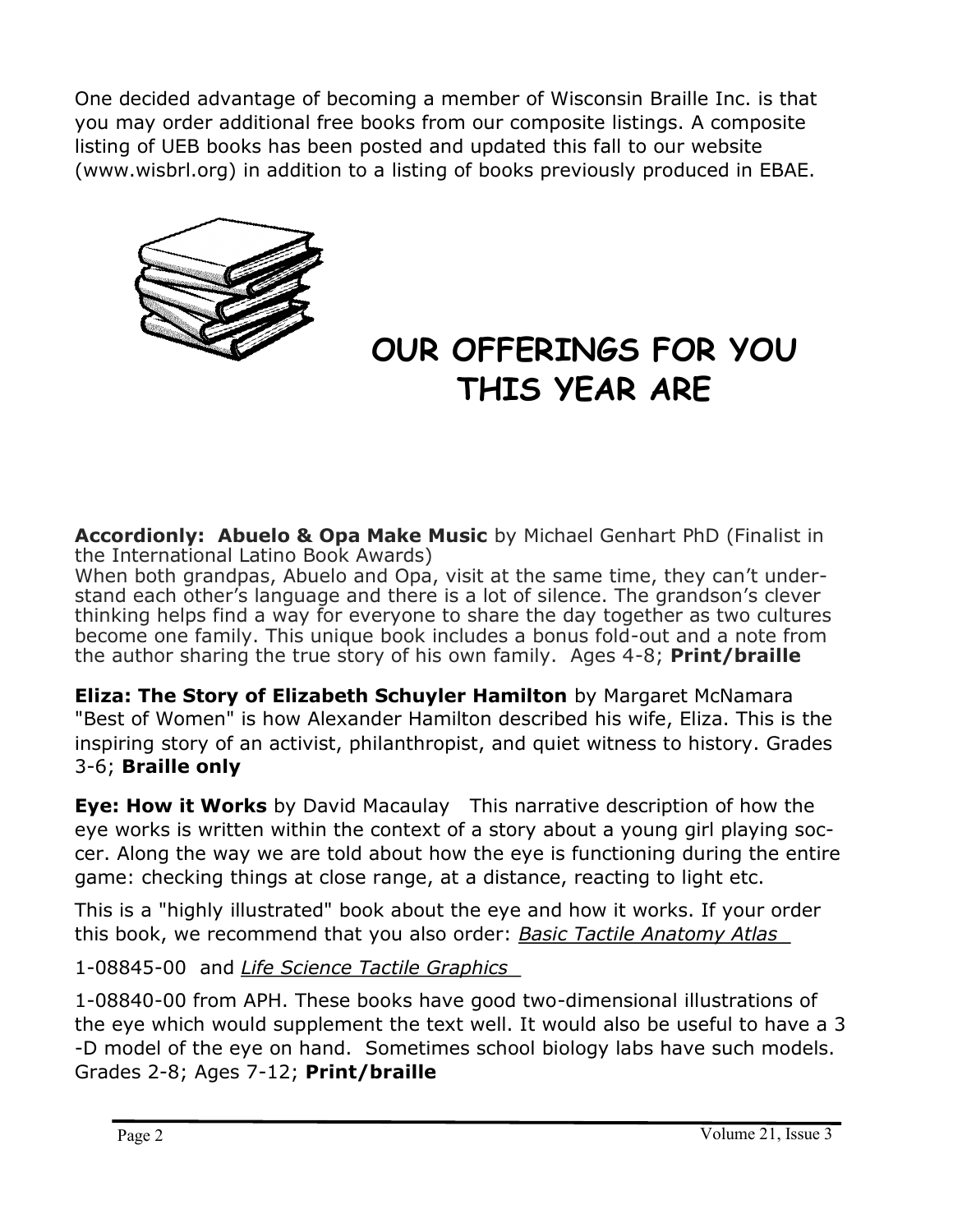### **Glass Slipper, Gold Sandal: A Worldwide Cinderella** by Paul Fleischman

Once upon a time in Mexico, Iran, Ireland, Zimbabwe...there lived a girl. The earliest Cinderella tale is thought to date from ninth-century China. This richly illustrated book narrates the age-old story from various cultural backgrounds. Grades 2-5; **Print/braille**

### **The Gods and Goddesses of Olympus** by Aliki

Long, long ago in ancient Greece, people began telling wonderful stories--or myths--to explain the mysteries of life and death. Students who enjoy the popular Percy Jackson books and film series will enjoy the original stories on which they are based. Grades 3 and up; **Braille only**

### **How Do You Dance?** by Thyra Heder

There are so many ways to dance! You can jiggle or wiggle or stomp. You can bop or bounce or go completely nuts. You can dance at the market or the bus stop, with your fingers or your face. You can dance because you're happy or even because you're sad.

But, what's the *best* way to dance?

Exactly how you want to!

 In *How Do You Dance?*, author-illustrator Thyra Heder explores dance in all of its creativity, humor, and—most of all—joy, in a picture-book celebration of personal expression that will inspire young and old readers alike to get up and get moving. Ages 3-7; **Print/braille**

### **I Am Enough** by Grace Byers

Written in rhyming verse, this book is a poetic affirmation of self-esteem. The children depicted in the pictures are African American. This book is a New York Times best seller for children. Ages 4-8; **Print/braille**

#### **Lily McDot: So Much More** by Ron Tackett (Wisconsin TVI)

Meet Lily McDot! Lily tells you all about her life, from family to friends to hobbies. She talks about what she hates and what she loves. Lily also reveals why some people think she is different...but is she? Grades 2-6; **Print/braille**

#### **A Little Book about ABC's** by Leo Lionni (Board Book)

Discover alligators, beautiful butterflies, chunks of cheese, and lots more in this delightful alphabet book inspired by the works of legendary children's book author-illustrator Leo Lionni. This board book has sturdy pages, colorful collage-style artwork and alliterative text. Ages 0 to 5, Grades PreK-K; **Print/braille**

### **Our Favorite Day of the Year** by A. E. Ali (Kirkus Starred Review:)

Musa's feeling nervous about his first day of school. He's not used to being away from home and he doesn't know any of the other kids in his class. In this charming story of friendship and celebrating differences, young readers can discover how entering a new friendship with an open mind and sharing parts of yourself bring people together. And the calendar of holidays at the end of the book will delight children as they identify special events they can celebrate with friends throughout the year. Ages 4-8; **Print/braille**

**A Parade of Elephants** by Kevin Henkes (Caldecott Medalist) (An ALA Notable Book) (Board Book) Up and down, over and under, through and around . . . five big and brightly colored elephants are on a mission in this picture book for young children. Where are they going? What will they do when they get there? It's a surprise! With a text shimmering with repetition and rhythm, bright pastel illustrations, large and readable type, and an adorable parade of elephants, Kevin Henkes introduces basic concepts such as numbers, shapes, adjectives, adverbs, and daytime and nighttime. Ages 2-7; **Print/braille**

### **Contributors to this newsletter are:**

### **Sandy Adams, Linda Bailey, Erica Christie, Cindy Collins,**

### **Constance Risjord, and Judy Sherry**

**WISCONSIN BRAILLE** Page 3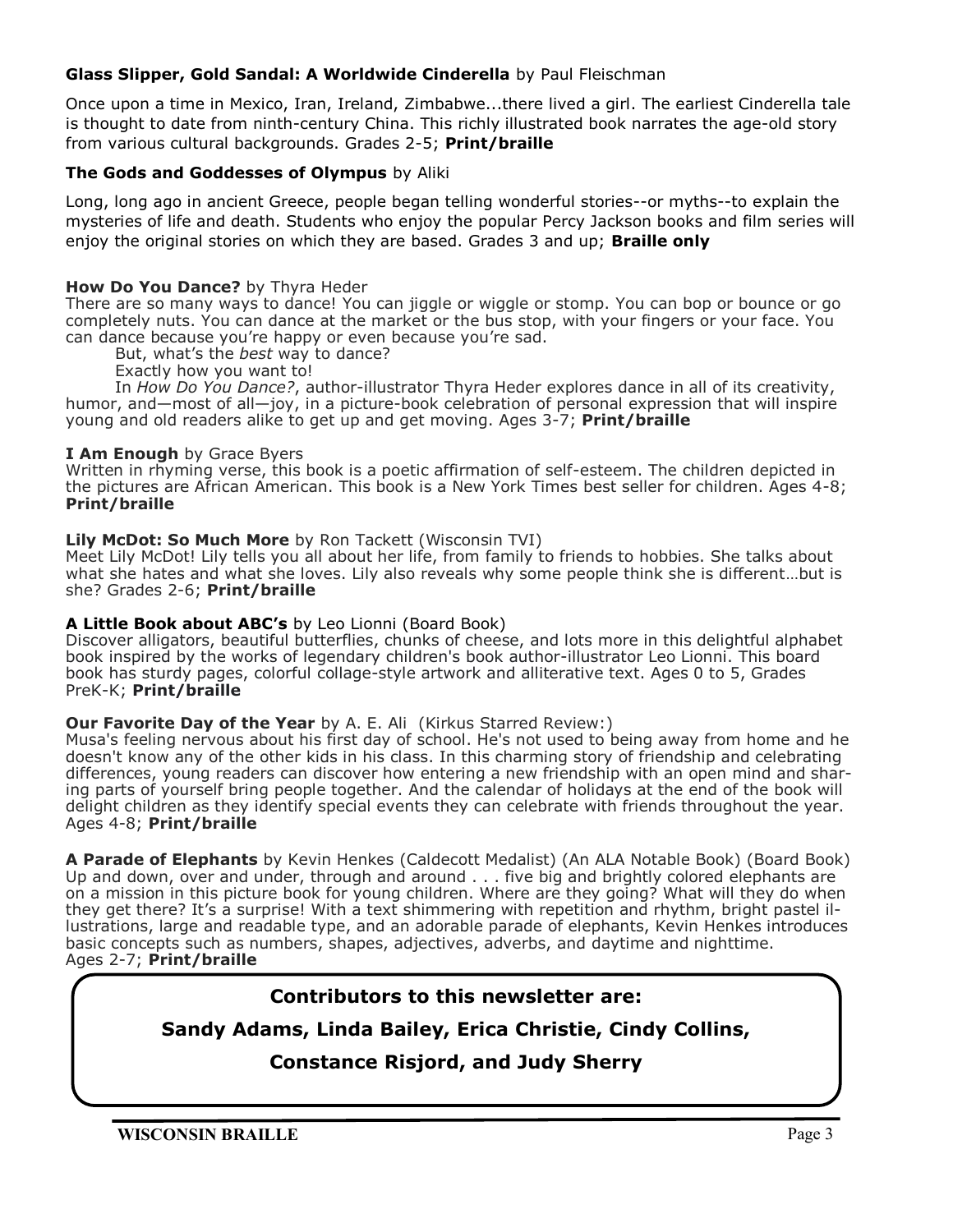**Peppa Pig and the Busy Day at School**, created by Neville Astley and Mark Baker

This book, one of many *Peppa Pig* stories, tells the story of a special day at school. The reader joins Peppa as she and her friends count, practice the alphabet, make music and more. At last it's time for Peppa to share her talent with her school friends. Peppa starts to worry. What is her talent?

Grades pre-k-2; ages: 3-7; **Print/braille**

**There's a Monster in Your Book** by Tom Fletcher (Board Book)

Oh no! There's a monster in your book! This inviting, interactive read aloud will have kids tilting and shaking the book in order to get the adorable little monster out! Ages 1-7; Grades Pre-K-1; **Print/braille**

### **This Beach is Loud!** by Samantha Cotterill

Going to the beach is exciting. But it can also be busy. And *loud.* Sand can feel hot or itchy or sticky...and it gets *everywhere!* In *this book*, a sensitive boy gets overwhelmed by all the sights, sounds, and sensations at the beach. Luckily, this kiddo's dad has a trick up his sleeve to help his son face these unexpected obstacles. Combining accessible storytelling and playful design, this book gently offers practical advice for coping with new experiences to children on the autism spectrum and/or with sensory sensitivities. Ages 3-7; **Print/braille**



Please remember to **submit your order by December 31, 2020** at the latest, using the accompanying order form; send it only to the address on the form. You may continue to order print/braille books for early readers in either contracted or uncontracted braille; just indicate that on the order form.

Teachers, please work with your school librarians to make them aware of our project and answer any questions they may have. Likewise, please alert the parents with whom you work about our project, especially those who do not have ready access to school libraries; this group may well include the parents of preschool blind children. You should receive your books in the spring of 2021. Many thanks for using our service!

Special Book Project Committee Members,

Sandy Adams, Cindy Collins, Leanette Dieck, Marilyn Harmon, Alison McKee

Email contact: adamssandra454@gmail.com **[Order Form is found on page 9]**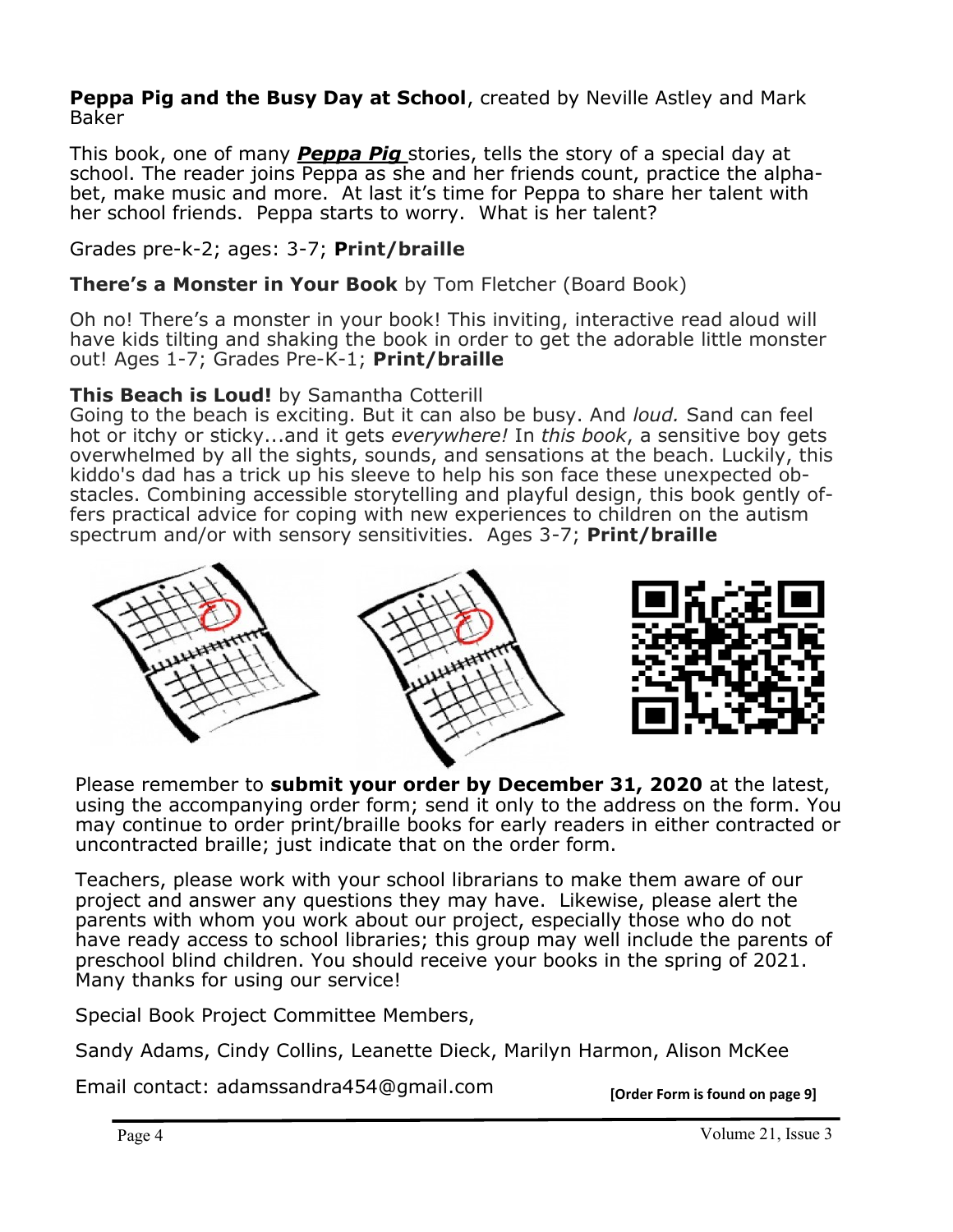### **Girl, Stolen By April Henry**

Reviewed by Cindy Collins

This young adult novel is about a 16 year old girl, Cheyenne, who is sleeping in the back of her stepmom's car while her mom goes into the pharmacy to get her prescription filled. Before Cheyenne realizes what's happening, their car is being stolen, with her inside! Griffin, the young man stealing the car, has no idea there's a girl in the back seat  $$ he will soon find out that she is not only sick with pneumonia, but she is blind!

How will Cheyenne survive this nightmare? Especially when Griffin's father and his workers find out that Cheyenne's father is the president of a powerful corporation.

One critic wrote "Page-turning suspense with a clever heroine who meets up with bad luck, bad men, a bad dog, bad weather, bad health, and has to face them all without seeing them. A nail-biter."

The author definitely did extensive research on blindness and guide dogs. She includes many accurate details about living with blindness as an adventitiously blind individual. The author visited a guide dog school and was blindfolded to work

with a dog. She tells the story that she worked very hard to put the dog's harness on, blindfolded, only to find out that the tail was peeking through instead of the head!!!

This book is available in braille and as a Talking Book.



We encourage our readers, especially our student readers and parents, to submit titles of favorite books, or book reviews, which in some way, touch upon topics related to vision impairment. Please send them to: amckee8473@gmail.com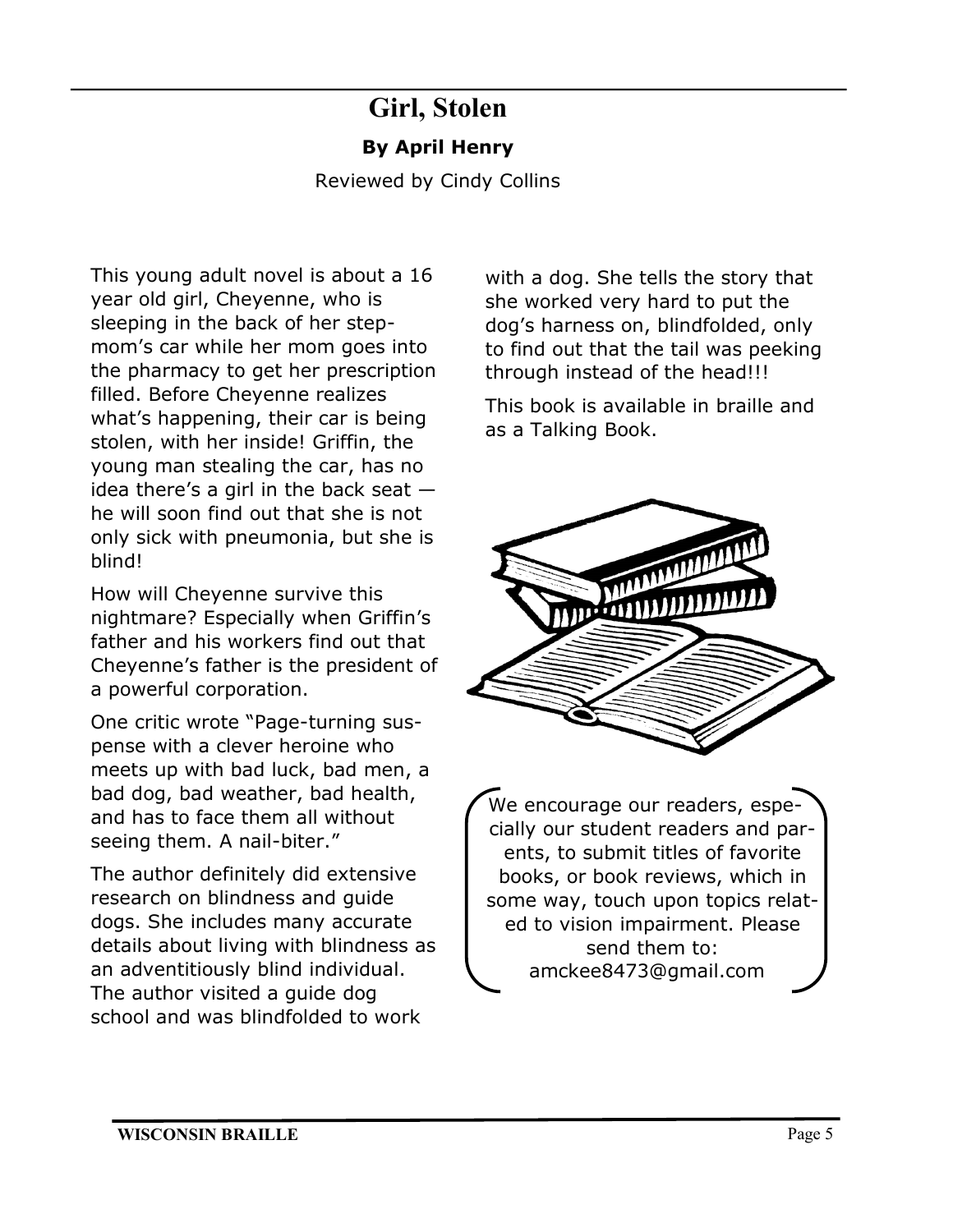### **The Braille Corner**

*Dear Ms. Perkins,*

*When I am transcribing I am sometimes unsure when to leave a blank line and when not to. The rules are all over the place. And, how important are they anyway? Can you help?*

*Yours truly,*

*Unsure*

Dear Unsure,

To a braille reader, just as to a print reader, blank lines and margin indentions indicate that something is changing. To omit them causes confusion and slows reading.

In general, observe the following: (References are to *Braille Formats 2016*)

### **At the top of a new braille page**

Following a running head, a blank line **is required** before:

- \* Centered and cell-5 headings (§4.3.2)
- \* Lists (§8.3.2)
- \* Displayed and quoted material (§9.2.2a)
- \* A new poetic stanza (§13.4.1)

**Do not leave** a blank line for continued text, continued listed items, directions for exercise material or numbered or lettered exercise material, continuing lines of a stanza of poetry, or top box lines. (§7.2.1)

### **Within a braille page**

A blank line **is required** within a braille page:

- \* Before and after a centered heading (§4.4.1)
- \* Before a cell-5 heading, but never following one (§4.5.1)
- \* Before and after columned material; column headings are preceded by a blank line, but never followed by one (§11.4.1)
- \* Before and after lists (§8.3.2)
- Before and after displayed and quoted material (§9.2.2a)
- \* Before exercises, including directions (§10.2.1)
- \* Between stanzas of poetry (§13.4.1)
- \* For breaks in context when print shows a blank line (§1.9.5)
- \* Between blocked paragraphs (§1.9.3)

### **with a page change indicator**

A blank line **is required before** a page change indicator when:

\* The text ending the print page would

normally be followed by a blank line (§1.11.3b)

A blank line **is required after** a page change indicator when:

\* The new print page starts with a format

that normally is preceded by a blank line (§1.11.3c)

Note: Use only one blank line following a page change indicator when the guidelines require a blank line before and after a page change indicator. (§1.11.3d)

### **with boxes and tables**

(§7.2.1 & §11.2.5)

A blank line **is required**:

\* Before and after a box or table

### **Do not leave** a blank line:

- \* Between the top box or table line and the text inside
- \* Between the text inside the box or table line and the bottom box or table line

It is not possible to cover every situation that may occur. As *Braille Formats 2016* tells us, "As print is evolving constantly, it is neither possible nor practical to provide directives for all potential transcription problems. Today's transcriber will encounter unique print conventions and is expected to use experience and judgment in adapting the best practices provided in these guidelines when encountering situations not covered here."

Sincerely,

*Ms. Perkins*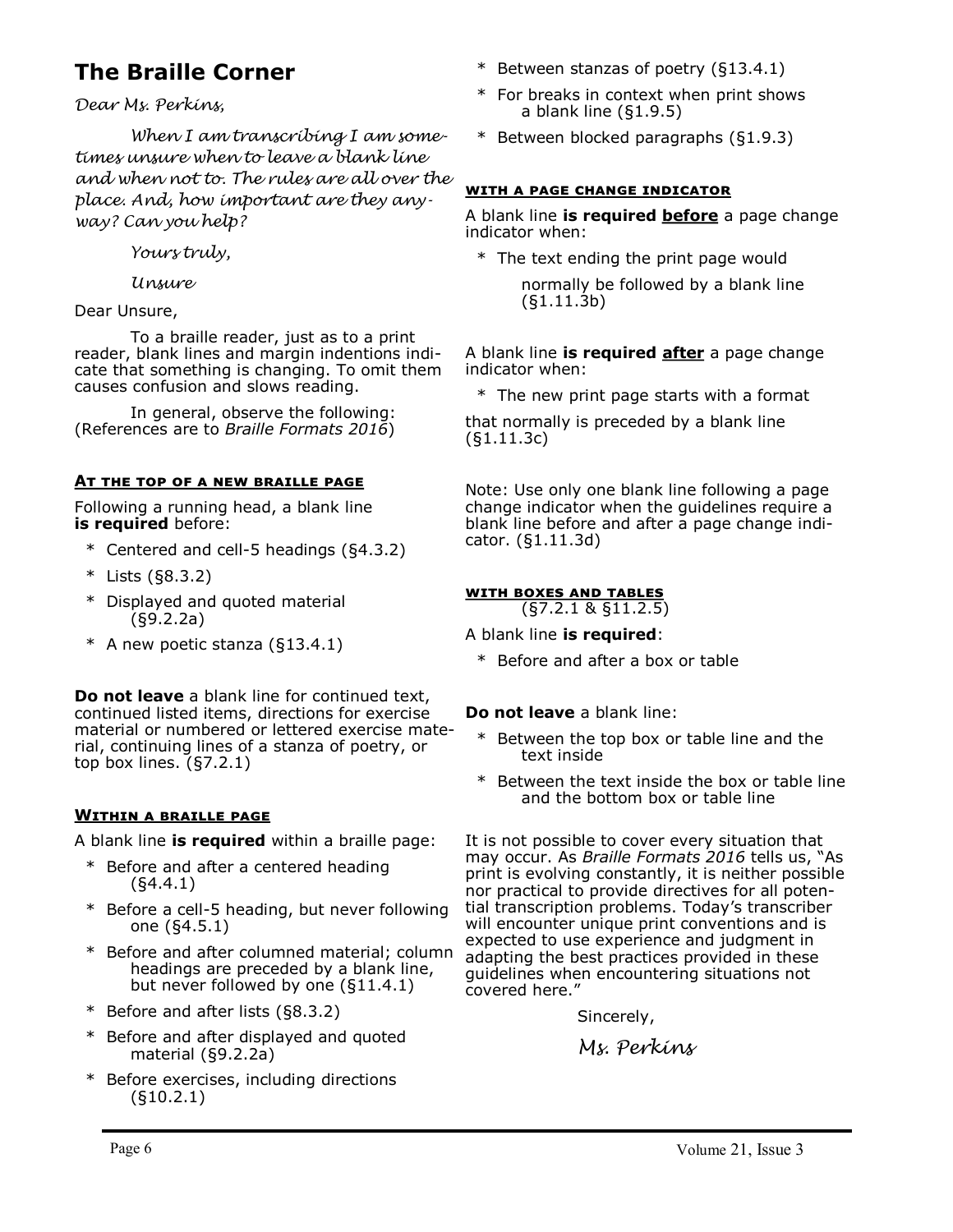### **Meet Wisconsin Braille Board Members Judy Sherry**

Hello! I'm Judy Sherry, a Wisconsin Braille board member since spring of 2018. I live just outside Twin Lakes, in the southeast corner of Wisconsin, where for 22 years I worked as a special education paraprofessional in several local school districts. Many of the children I worked with had visual impairments, and one enthusiastic kindergarten braille reader inspired me to become certified in literary braille. For the past 8 years I've worked as a transcriber for LINCS (Low Incidence Consulting Services), an agency that provides vision and deaf/hear-of-hearing services to children in several of Wisconsin's southeast counties. My free time is spent gardening, quilting, reading, traveling with my husband, and visiting our three grown children and their families. And twice a month I volunteer as a docet at the Field Museum in Chicago. I'm excited to be on WisBrl's board with so many people who share a love of braille and a commitment to making it available to braille readers throughout the state.

### **And**

### **Linda Bailey**

My name is Linda Bailey. I have been on the board of Wisconsin Braille for about two years and I am now serving as treasurer. I live in Janesville and recently retired from the School District of Beloit where I served in the capacity of teacher of students with visual impairments, orientation and mobility instructor, and assistive technology instructional specialist. I am staying busy in retirement by working as a braille instructor for Concordia University's Visual Disabilities program, transcribing Nemeth Code documents for CESA-5, and seeing children from birth to 3 years of age as a developmental therapist in vision and O&M. I enjoy gardening, swimming, hiking, and craft projects, including sewing, knitting and crocheting. I have three adult children and two grandchildren, and I am looking forward to meeting a third grandchild any day now! I have been involved in Coonhound rescue and have two noisy boys living with me now that keep me very busy. I enjoy working on the board of Wisconsin Braille and having the opportunity to stay connected with the professionals in the field.

The purpose of Wisconsin Braille Inc., is to advance communication and coordinate the efforts of all persons concerned with the availability, quality, and distribution of brailled materials in the state of Wisconsin thereby encouraging braille literacy..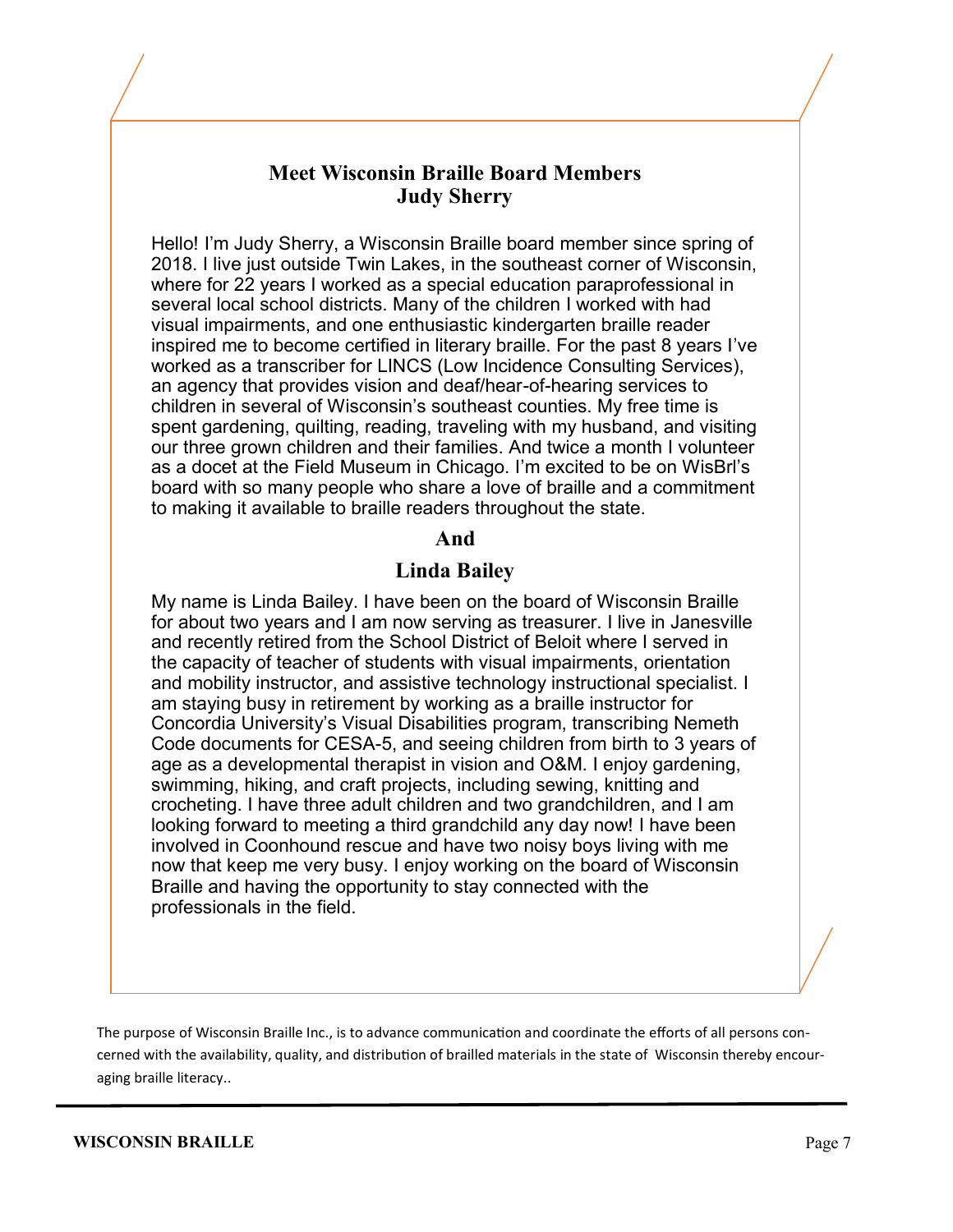### **Erica Christie: Parent, Writer and Braille Reader**

By Erica Christie Edited by Alison McKee

I am visually impaired and a year ago, this September, I became a mom for the first time. My pregnancy was anything but easy, my delivery premature and my mind spiraled with questions. I didn't have time to wonder about navigating the world as a visually impaired mom. I was thrust into a world of more pressing issues.

Rowan spent two long months in the hospital. At the outset of that time, I wondered what my son looked like? He wore a CPAP helmet, mask and tubes for breathing support. He lived in a glass box. Eventually I was able to really see and get to know my son as I learned to take care of him. I learned to care for him through his glass box, tape and cords. I helped teach him to eat from a bottle. I provided Rowan kangaroo care, skin-to-skin cuddling. Rowan, my husband and I grew strong together and came home together last November.

At home I am learning more about parenting Rowan. Choking is, and was, a huge fear of mine. I am much more comfortable now, with shoving my fingers into Rowan's mouth when I need to know what's going on. Rowan is starting to become mobile. This will present challenges. A friend is making me some classy wrist rattles Rowan will be able to wear while he is playing and moving around. Reading to Rowan used to cause me stress. I had this notion he would always need to see print words and pictures or he won't learn to read. I don't believe this anymore; I believe he needs to feel braille beneath his fingers, learn to turn pages and use his mind's eye to paint a picture. When my husband reads to Rowan he will get print exposure. My job as his mother is to show him how I overcame my disability and function in our world. A big part of my mastery of this world is that I read and use braille throughout my day and across all aspects of my life.

EDITORS NOTE: Visually impaired parents are encouraged to order braille/ print books from our book collection. These books can be read to a sighted or visually impaired child by both sighted and visually impaired parents. This is a major way in which Wisconsin Braille encourages braille literacy throughout the state.



Parents, students, teachers, transcribers and braille readers, please send stories about your experiences with braille to: amckee8473@gmail.com

### **Wisconsin Braille Board Meetings Are Always Open to the Public**

Please join us for our next meeting, October 24, 2020, from 10:00-12:00

### Contact **william.dieck@gmail.com**

to receive an email invitation to our Zoom meeting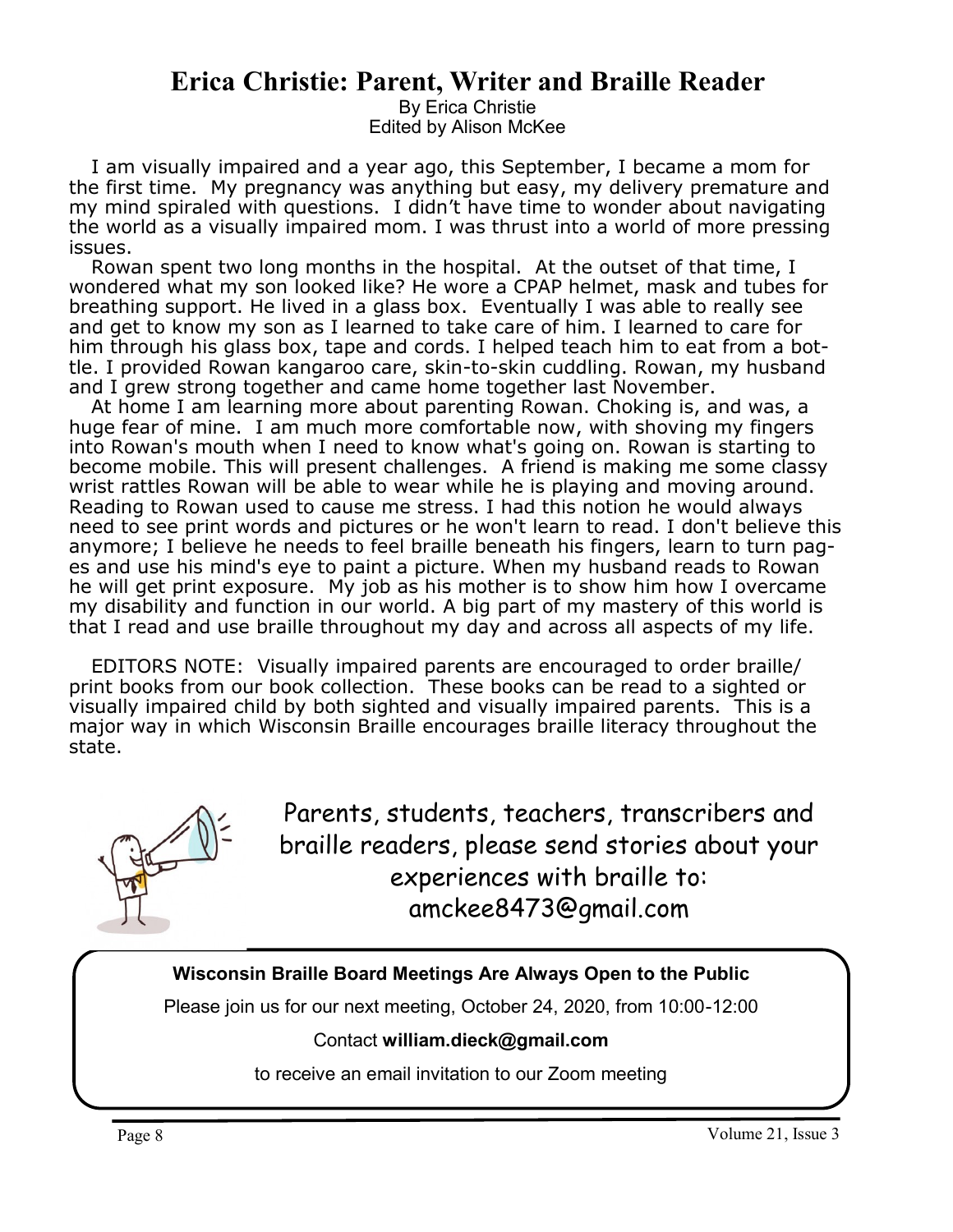#### **Wisconsin Braille Inc. Special Book Project Order Form Fall, 2020**

| Check here if you have ordered from us in the past.<br><b>Customer Name:</b> | Customer ID (if known)<br>- |
|------------------------------------------------------------------------------|-----------------------------|
| Phone:                                                                       |                             |
| Address:                                                                     |                             |
| Email address:                                                               | Date of order:              |
|                                                                              |                             |

Note: All orders will be sent in hard copy, contracted braille. If you prefer uncontracted braille for print/braille books, please indicate this after each title you order.

| Accordionly: Abuelo & Opa Make Music by Michael Genhart (print/braille)              |
|--------------------------------------------------------------------------------------|
| Eliza: The Story of Elizabeth Schuyler Hamiltion by Margaret McNamara (braille only) |
| Eye: How It Works by David Macaulay (print/braille)                                  |
| Glass Slipper, Gold Sandal: A Worldwide Cinderella by Paul Fleischman                |
| (print/braille)                                                                      |
| The Gods and Godesses of Olympus by Aliki (braille only)                             |
| How Do You Dance? by Thyra Heder (print/braille)                                     |
| I Am Enough by Grace Byers (print/braille)                                           |
| Lily McDot by Ron Tackett (print/braille)                                            |
| A Little Book about ABC's by Leo Lionni (print/braille)                              |
| <b>Our Favorite Day of the Year</b> by A. E. Ali (print/braille)                     |
| A Parade of Elephants by Kevin Henkes (print/braille) -                              |
| Peppa Pig and the Busy Day at School by Neville Astley/Mark Baker (print/braille)    |
| There's a Monster in Your Book by Tom Fletcher (print/braille)                       |
| This Beach is Loud! by Samantha Cotterill (print/braille)                            |
|                                                                                      |

**Additional books from previous years: You may order from our composite lists if you are a current member or a new member of Wisconsin Braille.** (See composite lists on our web site: [www.wisbrl.org\).](http://www.wisbrl.org)

You are welcome to suggest books for next year's production here.

**By December 31, 2020 send your order to this address:** 

Wisconsin Braille Inc., Membership Chair, 557 Milky Way, Madison, WI 53718 Your order will be forwarded on to the OSCI Braille Program for production.

**Please remember, your membership in Wisconsin Braille, Inc. will go a long to help us cover our operating expenses. Many thanks for your consideration! Enjoy your books with your children!**

The purpose of this newsletter is to disperse information. Wisconsin Braille Inc. does not endorse or vouch for the reliability of any of the persons, organizations, or products appearing in this publication.